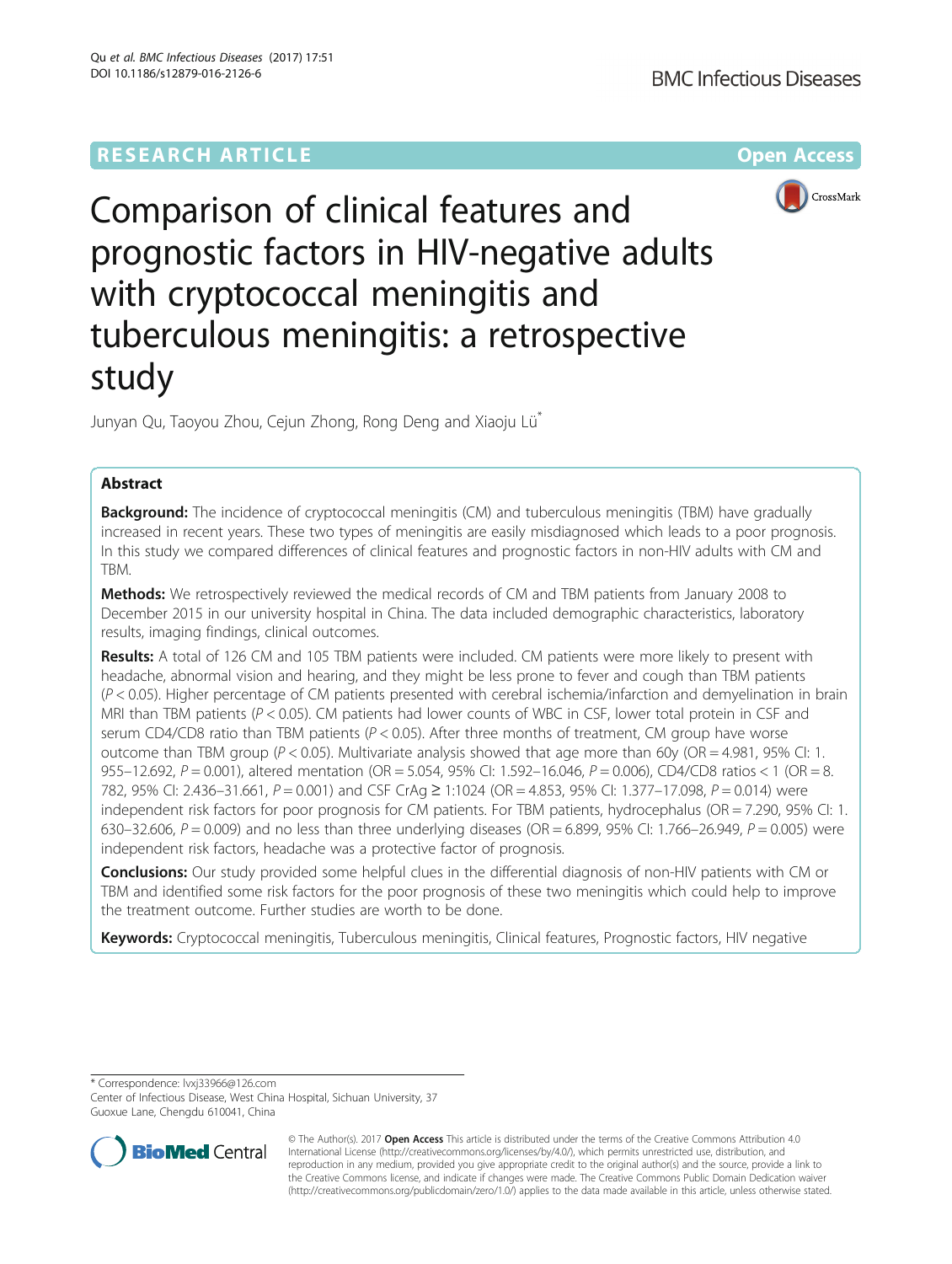## Background

Many organisms such as meningococcus, Mycobacterium tuberculosis and Cryptococcus neoformans can result in meningitis. With increasing use of immune suppressive medication use in rheumatologic conditions, oncology, and organ transplantation, the incidence of Cryptococcal meningitis (CM) and tuberculous meningitis (TBM) are rising [\[1](#page-6-0), [2](#page-6-0)].

CM and TBM are the two most common types of chronic infectious meningitis, especially in developing countries, and may have similar clinical manifestations and cerebrospinal fluid (CSF) findings [[3, 4\]](#page-7-0). Although mortality has decreased significantly in recent years, with the advent of new antimicrobial drugs, diagnostic techniques and treatment strategies, it remains high [\[3](#page-7-0), [5](#page-7-0)–[7](#page-7-0)]. CM and TBM are easily misdiagnosed due to vague clinical syndromes associated with these conditions [\[3](#page-7-0), [6](#page-7-0)]. Delay of diagnosis and treatment are directly related to a poor prognosis [[3, 8](#page-7-0)]. Early diagnosis CM and TBM, especially TBM, remain challenges for clinicians.

CM and TBM are common in human immunodeficiency virus (HIV) infected patients, but they are also seen in patients with other forms of immunosuppression and apparently immunocompetent individuals [\[9\]](#page-7-0). Some studies have sought to identify clinical features in order to distinguish TBM from CM in human HIV infected patients [\[10](#page-7-0), [11\]](#page-7-0). Data on how to identify CM and TBM according to clinical profiles in HIV negative patients are scarce. In this retrospective study, we aimed to compare the demographic features, clinical presentations, laboratory data, radiographic findings, therapeutic outcomes and prognostic factors of HIV negative TBM and CM patients who were admitted to a university hospital from 2008 to 2015 in China.

#### Methods

#### Study population

The retrospective study was conducted between January 2008 and December 2015, in West China Hospital, Sichuan University, China (a 4,300-bed academic tertiary care hospital). Patients aged 14 years or older with confirmed diagnosis of CM or clinical or confirmed diagnosis of TBM were included. Exclusion criteria were age under 14 years, HIV positive with infected, pregnant mothers, CM combined with TBM, and cases lacking follow-up for anti-tuberculosis or anti-fungal treatment.

The diagnosis of CM and TBM were made by clinical and laboratory findings. Symptoms and signs of meningitis including one or more of the following: headache, vomiting, fever, neck stiffness, convulsions, focal neurological deficits, altered mentation. Laboratory assessments for CM included CSF culture, CSF India ink testing, and CSF cryptococcal antigen testing (CrAg). Patients with TBM included definite TBM and clinical

diagnosis of TBM. The diagnostic criteria of definite TBM was clinical findings plus one or more of the following: acid-fast bacilli seen in the CSF, M. tuberculosis cultured from the CSF, or a CSF positive commercial nucleic acid amplification test. The clinical diagnosis of TBM based on the clinical algorithm [\[12\]](#page-7-0), which modified according to Marais' definitions [[13](#page-7-0)]. All enrolled patients were divided into CM and TBM groups.

Altered mentation in CM and TBM refers to general changes in brain function, such as confusion, amnesia, loss of alertness, loss of orientation, defects in judgment and unusual behavior. Which were confirmed by psychiatrists.

#### Laboratory studies

Laboratory tests such as complete blood counts, blood biochemistry, interferon gamma release assays (IGRAs), peripheral blood T lymphocyte subset measurements and HIV test were done at the department of laboratory medicine of our hospital. Lumbar puncture (LP) and tuberculin skin test (TST) of suspected CM or TBM cases were performed before initial treatment. CSF was sent for WBC, glucose, protein, chloride, India ink stain, CSF cryptococcal antigen titers, TB smear, TB PCR, fungal and *M. tuberculosis* cultures. These tests were done at the discretion of the treating physicians. Fluorescence quantitative PCR was used to detect TB DNA in CSF. The rapid liquid culture mediums were used to detect M. Tuberculosis. Fungal culture of CSF was performed on Sabouraud dextrose agar (SDA) and incubated at 30°C to obtain cryptococcus isolates. The CSF cryptococcal antigen titers were determined by Latex Cryptococcal Antigen Detection System (Immuno-Mycologics, Inc., Norman, USA). The test utilizes latex particles coated with anti-cryptococcal antibody, which will reacts with the cryptococcal capsular polysaccharide antigen causing a visible agglutination. Brain magnetic resonance imaging (MRI) or computed tomography (CT) examinations and chest CT were performed at the discretion of the physicians.

#### Treatment strategies

All the patients received treatments after they got the diagnoses. Time of diagnosis was the time from onset of symptoms to treatment. HIV negative CM patients were treated with amphotericin B (0.7–1 mg/kg/d), 5 flucytosine (100 mg/kg/d) with or without fluconazole (800 mg/day)/voriconazole (loading dose, 6mg/kg/12h, maintenance dose, 4mg/kg/12h) for 6–12 weeks of induction therapy, and then fluconazole (400 mg/day) for 8 weeks of consolidation therapy, fluconazole (200 mg/ day) for more than 6 months of maintenance therapy according to the guidelines for the management of cryptococcal disease and our experiences [\[5](#page-7-0), [14\]](#page-7-0). Only three patients with CM received voriconazole. Because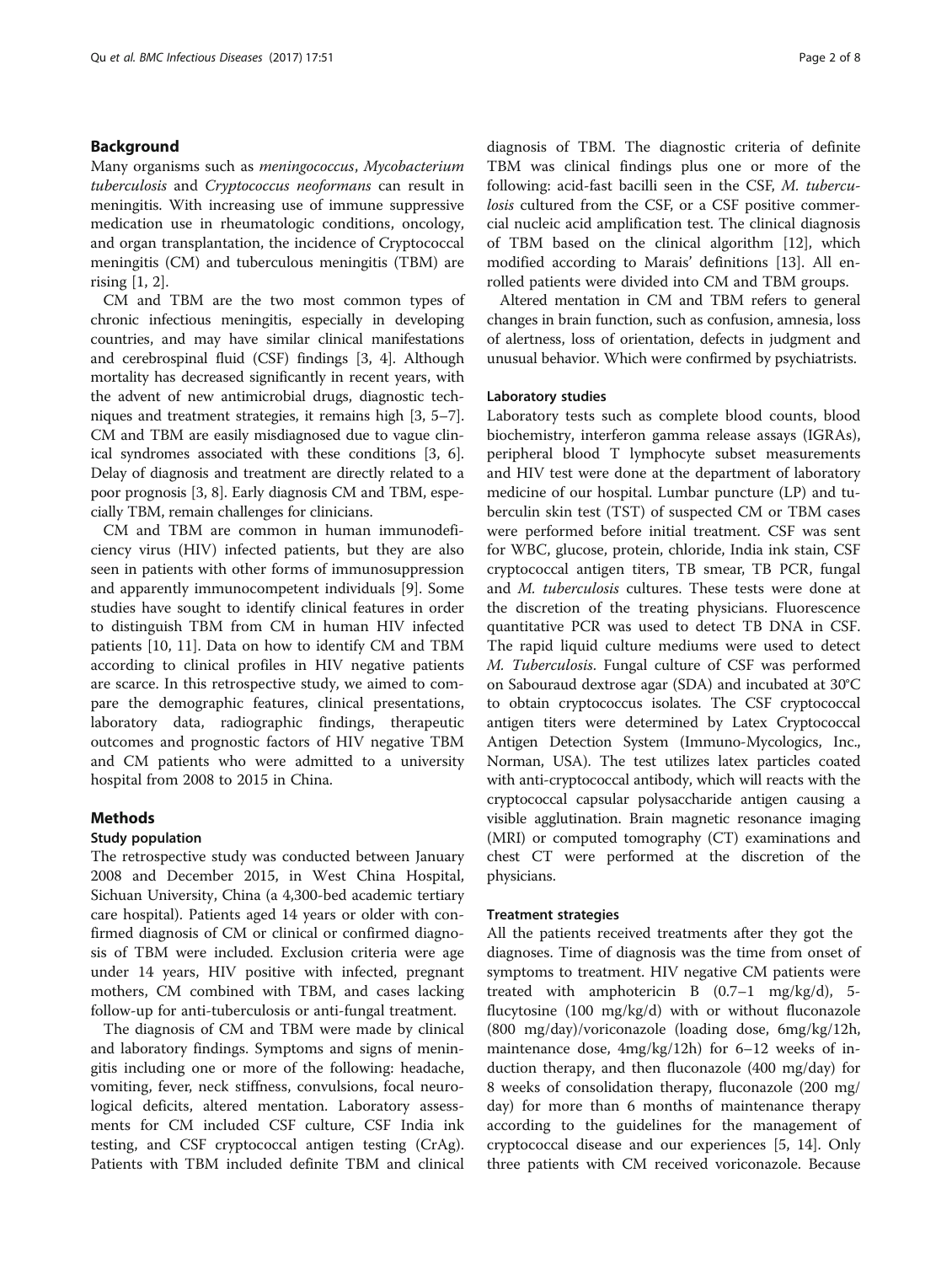amphotericin B was contraindicated in some patients with kidney disease or renal inadequacy emerged after use of amphotericin B in another patient. Continuous lumbar drainage subarachnoid were applied to the CM patients with persistent high intracranial pressure. The treatment regimen for TBM patients who had not been treated with chemotherapy consisted of three months of isoniazide (INH), rifampin (RIF), pyrazinamide (PZA), and streptomycin (SM)/ethambutol (EMB), followed by INH and RIF [\[15, 16](#page-7-0)]. The total treatment course was at least 12 month. Second-line treatment regimens were given after failure to first-line TB chemotherapy according to the guideline and patients' situation [\[15](#page-7-0), [16](#page-7-0)].

#### Data collection

We retrospectively reviewed the medical records of patients involved in this study. We obtained demographic characteristics, underlying diseases, use of steroids, symptoms and signs on admission, duration of initial symptoms to diagnosis or treatment, laboratory data, brain MRI /CT findings and clinical outcomes. The clinical outcomes were evaluated after three-month of treatment. Risk factors for the prediction of poor of HIV negative CM and TBM patients were also evaluated. All data were verified by two authors independently.

#### Ethical considerations

The study was approved by the Ethics Committee of West China Hospital, Sichuan University, which waived the need for informed consent because all the data used in this study were routinely obtained and no additional procedures were carried out.

#### Statistical analysis

Statistical analyses were performed using SPSS version 17.0 software package (SPSS Inc., Chicago, USA). The Shapiro-Wilk normality test was used for testing normality for all quantitative variables. Continuous variables were presented as mean ± standard deviation or median with interquartile ranges (IQR). Signifcance testing was carried out using Student'<sup>s</sup> t test for normally distributed data and Mann-Whitney U test for non-normal data. Chi-square test or Fisher exact test was used for categorical variables. Risk factors for three-month treatment outcomes of CM or TBM were identified using a logistic regression model. All variables were initially tested by univariate analysis and those with a  $P < 0.05$  were entered stepwise into multivariate analysis by using the forward conditional method. Then the regression equations for predicting the probability of poor prognosis of CM or TBM were established. Receiver operating characteristic (ROC) curves were plotted for these two predicted models with the Medcalc software version 11.5.1.0 (Medcalc software bvba, Belgium). Predictive accuracy was assessed by calculating the areas under the ROC curves (AUC). An AUC of > 0.8 was considered very good. A two-tailed  $P < 0.05$  was considered statistically significant.

## Results

## Patient characteristics

From January 2008 to December 2015, a total of 126 CM patients and 105 TBM patients without HIV infection were included in this retrospective study. The clinical characteristics of these patients were shown in Table [1](#page-3-0). There was no significant difference between CM and TBM patients in gender.

Most patients with CM were from 30 to 60 years (65/ 126, 51.6%), but most of TBM patients were aged under 30 years (54/105, 51.4%). Among CM patients, the most common initial symptoms were headache (118/126, 96.7%), followed by fever (71/126, 56.3%), vomiting (71/126, 56.3%) and altered mentation (51/126, 40.5%). The most common presenting symptoms of TBM patients were also headache (87/105, 82.9%), fever (72/105, 68.6%) and vomiting (47/ 105, 44.8%). CM patients were more likely to present with headache, abnormal vision and hearing, and less likely to present with fever and cough than TBM patients  $(P < 0.05)$ .

The most frequently underlying diseases, factors or complications of CM patients were corticosteroid use (22/ 126, 17.5%), pulmonary infection (22/126, 17.5%), hepatobiliary diseases (15/126, 11.9%) and diabetes mellitus (13/ 126, 10.3%). However, tuberculosis outside CNS was the most common in TBM patients, especially disseminated tuberculosis (27/62, 43.5%, data not shown). Twenty percent of patients had no underlying condition.

#### Laboratory data and radiological findings

Laboratory data and radiographic findings are prior to shown in Table [2.](#page-4-0) The CSF WBC and total protein in CM patients were lower than those of TBM group  $(P < 0.05)$ . There was no statistical difference in CSF glucose, chloride level and opening pressure in LP between the two groups. In HIV negative CM group, CD4/CD8 ratio in serum was significantly decreased compared to the TBM group.

Brain MRI was performed in 84.9% (107/126) patients with CM and 76.2% (80/105) patients with TBM. Other patients were examined by head CT. The most common manifestations were cerebral ischemia, demyelination, meningeal enhancement and encephalitis in these two groups. A total of 15.9% (20/126) patients in CM group and 11.4% (12/105) in TBM group had normal image findings. A higher percentage of CM patients presented with cerebral ischemia/infarction and demyelination than TBM patients  $(P < 0.05)$ , but encephalitis and cerebral edema were more common in TBM patients  $(P < 0.05)$ .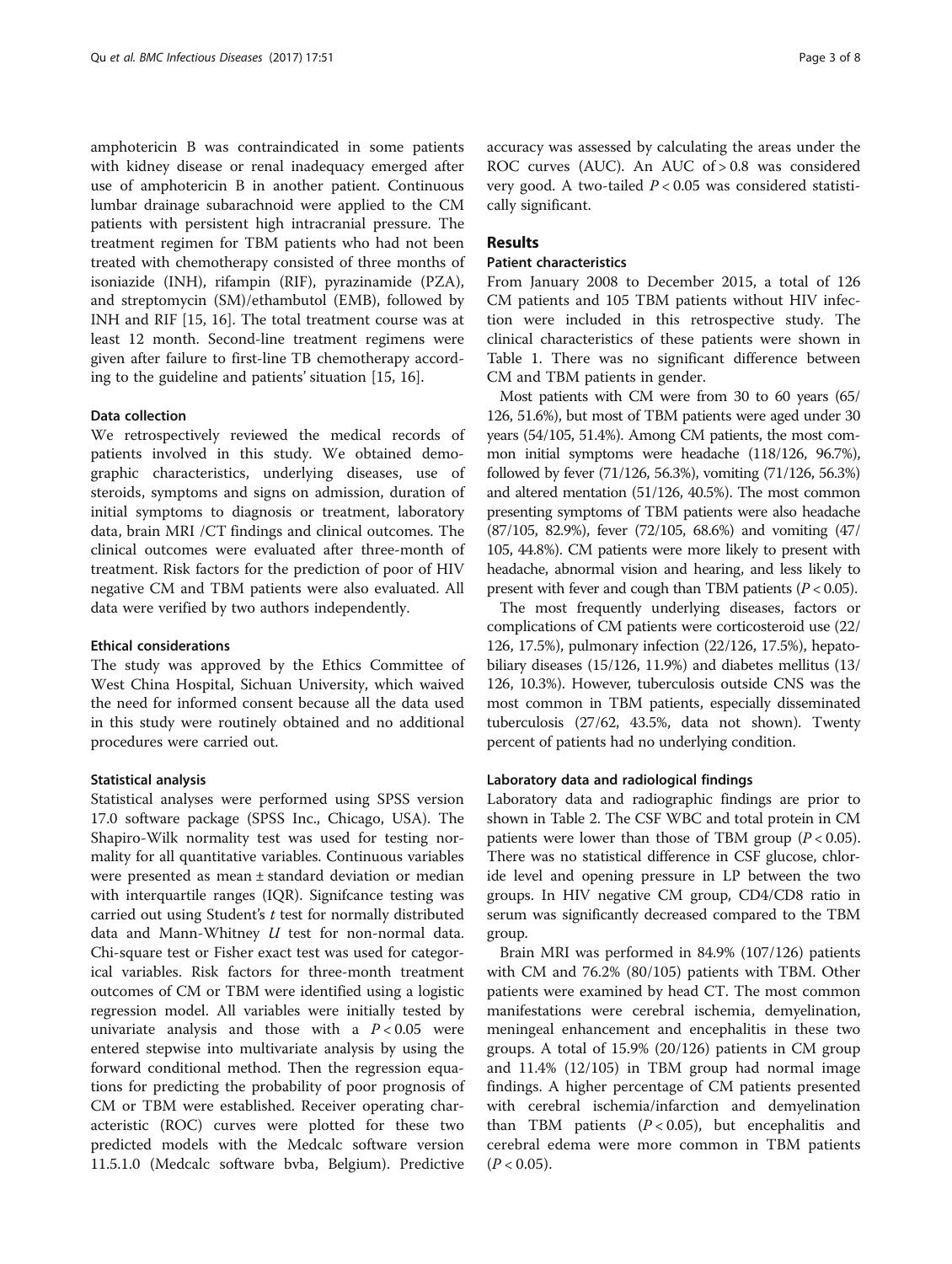<span id="page-3-0"></span>

| Table 1 Demographic and clinical features in HIV negative  |
|------------------------------------------------------------|
| patients with cryptococcal meningitis (CM) and tuberculous |
| meningitis (TBM)                                           |

| Variables                                     | CM (N=126) | TBM (N=105) | P-value |  |
|-----------------------------------------------|------------|-------------|---------|--|
| Sex                                           |            |             |         |  |
| Male                                          | 79(62.7%)  | 57(54.3%)   | 0.227   |  |
| Female                                        | 47(37.3%)  | 48(45.7%)   |         |  |
| Age (years)                                   |            |             |         |  |
| ≤30                                           | 29(23.0%)  | 54(51.4%)   | <0.001  |  |
| $31 - 60$                                     | 65(51.6%)  | 35(33.3%)   |         |  |
| >60                                           | 32(25.4%)  | 16(15.2%)   |         |  |
| Presenting symptoms and signs                 |            |             |         |  |
| Headache                                      | 118(96.7%) | 87(82.9%)   | 0.012   |  |
| Fever                                         | 71(56.3%)  | 72(68.6%)   | 0.038   |  |
| Vomiting                                      | 71(56.3%)  | 47(44.8%)   | 0.263   |  |
| Altered mentation                             | 51(40.5%)  | 43(41.0%)   | 0.524   |  |
| Abnormal vision                               | 35(27.8%)  | 12(11.4%)   | 0.002   |  |
| Cough                                         | $7(5.6\%)$ | 24(22.9%)   | <0.001  |  |
| Seizure                                       | 14(11.1%)  | 6(5.7%)     | 0.111   |  |
| Abnormal hearing                              | 14(11.1%)  | $3(2.9\%)$  | 0.014   |  |
| Apopsychia                                    | $6(4.8\%)$ | 2(1.9%)     | 0.208   |  |
| Dyspnea                                       | 5(4.0%)    | $1(1.0\%)$  | 0.155   |  |
| Meningeal signs                               | 89(70.6%)  | 68(64.8%)   | 0.209   |  |
| Pathological signs                            | 22(17.5%)  | 23(21.9%)   | 0.247   |  |
| Underlying diseases, factors or complications |            |             |         |  |
| Corticosteroid medication                     | 22(17.5%)  | 6(5.7%)     | 0.005   |  |
| Pnumonary infection                           | 22(17.5%)  | 13(12.4%)   | 0.188   |  |
| Hepatobiliary diseases                        | 15(11.9%)  | 12(11.4%)   | 0.539   |  |
| Tuberculosis outside CNS                      | 12(9.5%)   | 62(59.0%)   | <0.001  |  |
| Immune system disease                         | 11(8.7%)   | 6(5.7%)     | 0.269   |  |
| Hypertension                                  | 11(8.7%)   | 3(2.9%)     | 0.054   |  |
| Diabetes mellitus                             | 13(10.3%)  | 10(9.5%)    | 0.510   |  |
| Chronic lung disease                          | 6(4.8%)    | 3(2.9%)     | 0.348   |  |
| Multiple organ dysfunction<br>syndrome        | $6(4.8\%)$ | $1(1.0\%)$  | 0.095   |  |
| Renal transplantation                         | $4(3.2\%)$ | 2(1.9%)     | 0.431   |  |
| Hematology disease                            | $3(2.4\%)$ | $1(1.0\%)$  | 0.382   |  |
| Others                                        | 13(10.2%)  | 12(11.4%)   | 0.571   |  |
| None                                          | 29(23.0%)  | 20(19.0%)   | 0.284   |  |
| Time from onset of symptoms to treatment (d)  |            |             |         |  |
| $0 - 30$                                      | 48(38.1%)  | 56(53.3%)   | <0.001  |  |
| $31 - 60$                                     | 47(37.3%)  | 33(31.4%)   |         |  |
| $61 - 90$                                     | 19(15.1%)  | 13(12.4%)   |         |  |
| >90                                           | 12(9.5%)   | 3(2.9%)     |         |  |
| Outcome Improved                              | 80(63.5%)  | 81(77.1%)   | 0.031   |  |
| Worse/Died                                    | 46(36.5%)  | 24(22.9%)   |         |  |

CM and TBM specific test results are shown in Table [3](#page-4-0). For CM patients, latex agglutination CrAg titer were positive in 99.2% (125/126) of them. The positive rates of CSF India ink stain and CSF culture for C. neoformans in CM patients were 77.8% (98/126) and 79.3% (100/126), respectively. IGRA had higher positive rate than other detection methods in TBM patients  $(P < 0.05)$ .

## Treatment outcome

A total of 38.1 and 53.3% of patients with CM and TBM received treatment within 30 days after the onset of clinical symptoms, respectively. And the proportion of patients with a duration of more than 2 month was higher in the CM group than TBM group (26.6% vs. 15.2%,  $P = 0.100$ ), but there was no significant difference. After three months of treatment, 63.5% (80/126) of CM patients and 77.1% (81/105) of TBM patients had improved  $(P = 0.031)$ .

## Risk factors for poor treatment outcome of HIV negative CM and TBM patients

Univariate analysis revealed that the factors impacting the prognosis of CM patients were age, altered mentation, demyelination, CD4/CD8 ratios < 1 and CSF  $CrAg \geq 1:1024$ . Multivariate analysis showed that age, altered mentation, CD4/CD8 ratios < 1 and CSF CrAg  $\ge$ 1:1024 were independent risk factors for poor prognosis. For TBM patiens, multiple regression analysis showed that hydrocephalus (OR = 7.290, 95% CI: 1.630–32.606,  $P = 0.009$  and no less than three underlying diseases (OR = 6.899, 95% CI: 1.766–26.949,  $P = 0.005$ ) were the risk factors, and headache was a protective factor of prognosis, as shown in Table [4.](#page-5-0)

## ROC curve for the prognostic index derived from the logistic regression models

Prediction models for the probability of poor prognosis in patients with CM and TBM are shown in [Appendix 1](#page-6-0). The ROC curves of the models of CM and TBM are shown in Additional file [1](#page-6-0): Figure S1.

## **Discussion**

Many patients with CM and TBM were misdiagnosed or had a delay in diagnosis. Fever, headache, vomiting, altered mentation and meningeal irritation were the most common initial symptoms of both CM and TBM patients. However, CM patients were more likely to suffer headache, vision and hearing damage, TBM patients were more prone to have fever and cough. These results were fairly consistent with previous reports [[9, 17, 18](#page-7-0)]. One review showed headache (87%), fever (74%), meningeal irritation (67%), vomiting (61%) and altered mentation (26%) as the most common clinical manifestations of CM [[9\]](#page-7-0). One study showed that among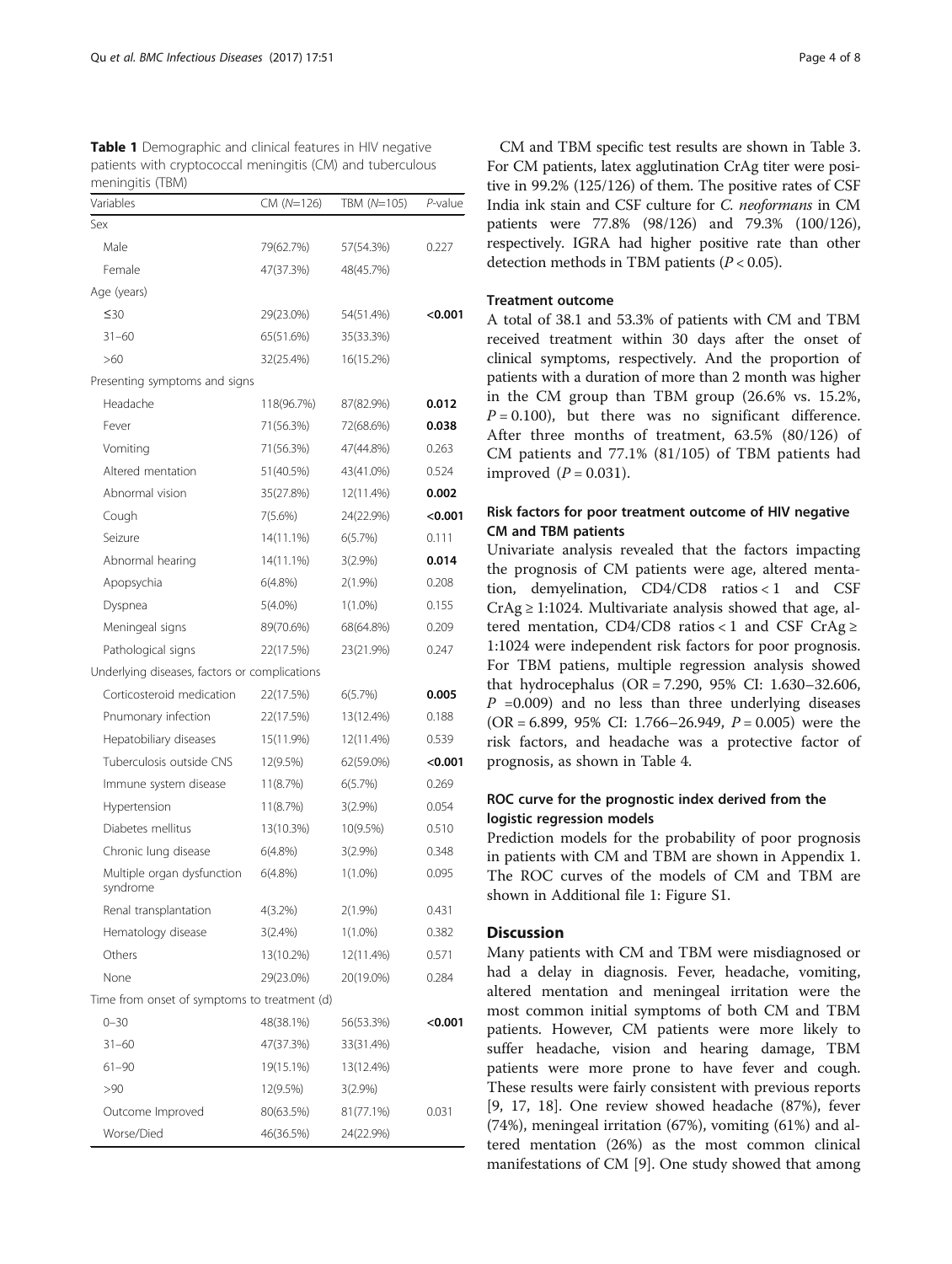| Variables                                  | $CM (N=126)$           | TBM (N=105)           | $P$ -value |
|--------------------------------------------|------------------------|-----------------------|------------|
| CSF                                        |                        |                       |            |
| WBC (cells/mm <sup>3</sup> ), Median (IQR) | 80.00 (20.00-200.00)   | 120.00 (59.00-295.00) | 0.005      |
| Total protein (mg/dL), Median (IQR)        | $0.83$ $(0.58 - 1.32)$ | $1.53(0.99 - 2.66)$   | < 0.001    |
| Glucose (mmol/L), Median (IQR)             | $1.57(0.80 - 2.56)$    | $1.78(1.10 - 2.35)$   | 0.694      |
| Chloride (mmol/L), (mean±SD)               | 118.11±6.67            | 111.40±7.59           | 0.169      |
| Open pressure > 220mm H <sub>2</sub> O     | 98 (77.78%)            | 75 (71.4%)            | 0.289      |
| Serum                                      |                        |                       |            |
| Albumin(g/L), (mean±SD)                    | 37.77±5.29             | 36.61±5.20            | 0.688      |
| WBC $(x10^9/L)$ , (mean $\pm$ SD)          | 8.89±3.51              | 7.46±3.45             | 0.701      |
| Neutrophile (%)                            | 78.44±10.85            | 75.92±11.33           | 0.690      |
| Hemoglobin (g/L), (mean±SD)                | 122.83±23.05           | 118.50±22.71          | 0.548      |
| $CD3+$ T lymphocyte (%)                    | $65.11 \pm 14.25$      | 70.96±13.20           | 0.533      |
| CD4 <sup>+</sup> T lymphocyte (%)          | 28.71±10.46            | 34.77±11.27           | 0.542      |
| CD8 <sup>+</sup> T lymphocyte (%)          | 25.40±8.57             | 25.19±10.26           | 0.139      |
| CD4/CD8 ratio                              | $1.22 \pm 0.59$        | $1.71 \pm 1.12$       | 0.003      |
| Brain images (CT/MRI)                      |                        |                       |            |
| Cerebral ischemia/infarction               | 55 (43.7%)             | 30 (28.6%)            | 0.028      |
| Demyelination                              | 30 (23.8%)             | 14 (9.5%)             | 0.046      |
| Meningeal enhancement                      | 23 (18.3%)             | 20 (16.0%)            | 0.877      |
| Hydrocephalus                              | 16 (12.7%)             | 17(16.2%)             | 0.709      |
| Encephalitis                               | 14 (11.1%)             | 40 (38.1%)            | < 0.001    |
| Cerebral edema                             | 4 (3.17%)              | 13 (12.4%)            | 0.010      |
| Others                                     | 4 (3.17%)              | $8(7.6\%)$            | 0.147      |
| Normal                                     | 20 (15.9%)             | 12 (11.4%)            | 0.347      |

<span id="page-4-0"></span>Table 2 Laboratory data and radiographic findings in HIV negative patients with cryptococcal meningitis (CM) and tuberculous meningitis (TBM)

CSF cerebrospinal fluid, WBC white blood count, MRI magnetic resonance imaging

patients without HIV, those with CM were more likely to present headache, altered mentation, vision and hearing damage as compared to those with TBM [[18\]](#page-7-0).

Although CM and TBM are often considered as an opportunistic infection in patients with HIV, they are also seen in individuals with apparently normal immune function. In this study, corticosteroid medication, hepatobiliary diseases (abnormal liver function for various reasons, such as chronic hepatitis, cirrhosis) and diabetes mellitus occupied the top three underlying diseases and factors for CM patients. A study reviewed 3698 cryptococcosis cases that found the most common underlying diseases were HIV infection, tuberculosis, liver disease, systemic lupus erythematosus and diabetes mellitus, while 17% had no underlying diseases [[9\]](#page-7-0). Another study showed the commom underlying disease of HIV negative CM patients were hepatobiliary diseases, hypertension, cancer and diabetes mellitus [\[7](#page-7-0)]. Sixty-two TBM patients, 27 of them were disseminated tuberculosis, in this study were known to have pulmonary

Table 3 The positive rate of pathogens and other serological tests for diagnosis of cryptococcal meningitis (CM) and tuberculous meningitis (TBM) in HIV negative patients

| Variables                        | $CM (N=126)$ | Variables                          | TBM (N=105) |
|----------------------------------|--------------|------------------------------------|-------------|
| India ink stain                  | 98 (77.8%)   | TB smearing                        | $5(4.8\%)$  |
| CSF fungal culture               | 100 (79.3%)  | <b>TB DNA</b>                      | 59 (56.2%)  |
| India ink stain & fungal culture | 72 (57.1%)   | Mycobacterium tuberculosis culture | $9(8.6\%)$  |
| CrAq                             | 125 (99.2%)  | <b>IGRA</b>                        | 94 (89.5%)  |
| CrAq titer $\geq$ 1:1024         | 73 (57.9%)   | TST                                | 62 (60.0%)  |

CSF cerebrospinal fluid, CrAg cryptococcal antigen, TST tuberculin skin test, IGRA interferon gamma release assay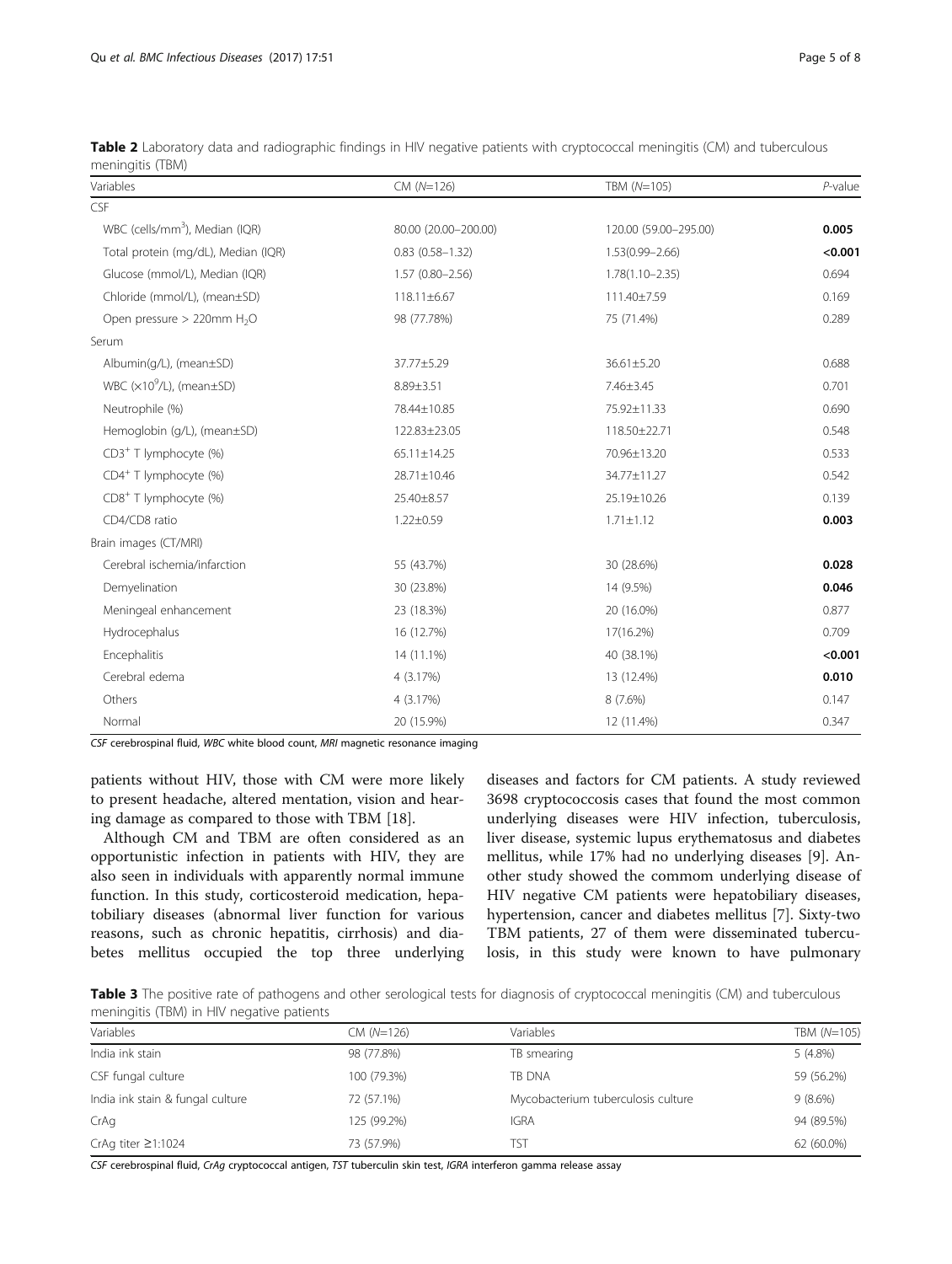<span id="page-5-0"></span>Table 4 Risk factors associated with poor prognosis of HIV negative cryptococcal meningitis (CM) and tuberculous meningitis (TBM) patients

| Cryptococcal meningitis (CM)     |            |                     |            |            |                       |         |  |
|----------------------------------|------------|---------------------|------------|------------|-----------------------|---------|--|
| Variables                        |            | Univariate analysis |            |            | Multivariate analysis |         |  |
|                                  | Odds ratio | 95% CI              | $P$ -value | Odds ratio | 95% CI                | P-value |  |
| Ages>60y                         | 5.946      | 2.493-14.183        | < 0.001    | 4.981      | 1.955-12.692          | 0.001   |  |
| Altered mentation                | 4.533      | 1.763-11.656        | 0.002      | 5.054      | 1.592-16.046          | 0.006   |  |
| Demyelination                    | 7.270      | 2.560-20.646        | < 0.001    |            |                       |         |  |
| CD4/CD8 ratio<1                  | 8.475      | 2.831-25.378        | < 0.001    | 8.782      | 2.436-31.661          | 0.001   |  |
| CrAq titer ≥1:1024               | 5.338      | 1.769–16.103        | 0.003      | 4.853      | 1.377-17.098          | 0.014   |  |
| Tuberculous meningitis (TBM)     |            |                     |            |            |                       |         |  |
| Fever                            | 9.659      | 1.208-77.252        | 0.033      |            |                       |         |  |
| Headache                         | 0.139      | $0.042 - 0.459$     | 0.001      | 0.125      | $0.032 - 0.497$       | 0.003   |  |
| Hydrocephalus                    | 3.692      | 1.062-12.839        | 0.040      | 7.290      | 1.630-32.606          | 0.009   |  |
| Underlying diseases or factors≥3 | 6.817      | 1.927-19.869        | 0.002      | 6.899      | 1.766-26.949          | 0.005   |  |

HIV human immunodeficiency virus, CrAg cryptococcal antigen, CI confidential intervals

tuberculosis. Gu et al. also found 30.1% of TBM patients derived their TBM from disseminated tuberculosis [\[17](#page-7-0)]. TBM is the most severe form of extrapulmonary tuberculosis, it can occur in isolation or along with a pulmonary focus. TBM and disseminated tuberculosis are usually due to hematogenous dissemination of the tubercle bacillus [\[19](#page-7-0)].

In CM and TBM patients, the most common manifestations on brain imagines were cerebral ischemia/infarction, meningeal enhancement, hydrocephalus, which consistent with previous reports [\[3](#page-7-0), [5](#page-7-0), [20](#page-7-0)]. Demyelination were seen on some patients' head MRI or CT. Of course, MR imaging is more sensitive in depicting demyelination than head CT. In this study, demyelination was more commom for CM patients than in prior reports [[5, 20\]](#page-7-0). Another study showed that gadoliniumenhancing white matter lesions found on brain MRI of CM patients. Biopsy revealed the lesions of resembled demyelinating were cryptococci, non-specific inflammatory changes or small perivascular lymphocyte collections. Which possibly be leukoencephalopathy or immune response to the pathogen [\[21](#page-7-0)]. In addition, our patients showed evidence of cerebral ischemia or encephalitis more often than previous studies [[9](#page-7-0), [18](#page-7-0)], this was likely related to the increased sensitivity of MRI with diffusion-weighted imaging.

Patients with TBM presented with higher CSF WBC and total protein than CM patients, similar to prior studies [[18](#page-7-0)]. A low ratio of CD4/CD8 was also found in the apparently healthy CM patients, it's possible those patients may have some undetectable underlying disease.

In our study, multivariate analysis showed that age >60 years, altered mentation, CD4/CD8 ratios < 1 and CSF  $CrAg \geq 1:1024$  were closely correlated with poor outcome of CM patients. Previous studies showed there were many

poor prognostic factors for CM, including Cryptococcus growth from sites other than CSF, altered mentation, intracranial pressure (ICP)  $>400$  mmH<sub>2</sub>O, CSF glucose < 40 mg/dl, high CSF CrAg titer, decreased CSF/blood glucose ratio, papilledema, chronic use of corticosteroids or other immunosuppressants, absence of headache and low GCS score [\[7, 20](#page-7-0), [22](#page-7-0)–[24](#page-7-0)]. Our study showed that CrAg test was highly specific to the diagnosis of cryptococcal meningitis, and it also had prognostic value, similar to previous studies [[25](#page-7-0)]. Though middle-aged people made up a greater percentage of our CM patients, mortality was increased with patients aged greater than than 60 years, possibly related to a decreased immune response to pathogens declines with age [\[26\]](#page-7-0).

For TBM patients, poor outcome was related to hydrocephalus and more than three underlying diseases in the present study. Hydrocephalus, optochiasmatic arachnoiditis, microbiologically confirmed TBM have been associated with poor outcome of TBM in previous studies [[27](#page-7-0), [28](#page-7-0)]. Early diagnosis and treatment improve prognosis. We found no literature showing that more than three underlying diseases was correlated with poor outcome of TBM. It might be because these studies did not include this factor. On admission, there were 17.1% TBM patients had no headache. Headache was a protective factor for TBM in this study. The inflammation that occurs in the subarachnoid space during meningitis can largely be attributed to the response of the immune system to bacteria, which leads to headache [\[29](#page-7-0)]. Patients without headache probably means they have weak immune response. So they had poor outcome.

There were some limitations concerning this study. Because our study was a retrospective research, the medical records about epidemiological contact history were incomplete, so we did not analyse relevant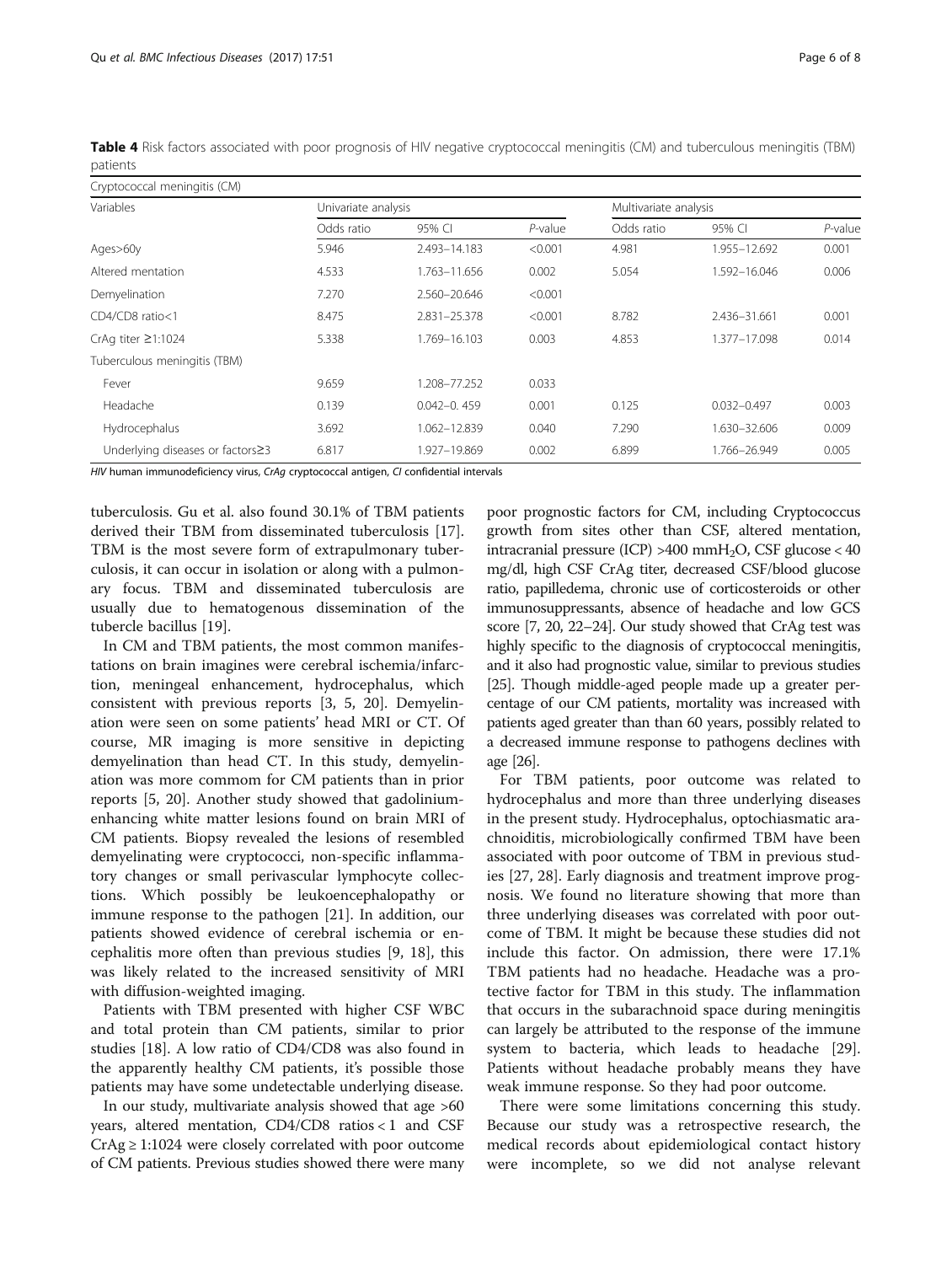<span id="page-6-0"></span>contents. In addition, there were three patients with CM using voriconazole because they could not tolerate the adverse effect of amphotericin B or they complicated renal disease. But just three patients used non standard treatments, which might not affect the statistic results.

### Conclusions

We found that compared to patients with TBM, CM patients were more likely to present with headache, vision and hearing damage, cerebral ischemia and demyelination. TBM patients were more likely to have fever, cough, encephalitis and cerebral edema. CM patients had lower CSF WBC, total protein, and CD4/ CD8 ratio than those of TBM patients. Prognosis was poorer for CM patients than TBM patients. Age, altered mentation, CD4/CD8 ratios < 1 and CSF CrAg  $\ge$ 1:1024 were independent risk factors for poor prognosis of HIV negative CM patients. Hydrocephalus and no less than three underlying diseases were the risk factors, and headache was a protective factor for HIV negative patients with TBM. Our prediction models may be helpful for making treatment plan and prognosis assessment. Of course, specific identification of the offending microorganism is considered to be the gold standard in diagnosing infectious diseases. More work needs to be done to develop more rapid, sensitive and specific diagnosis methods and more effective treatments for patients CM and TBM, and the prognosis can be improved accordingly.

#### Appendix 1

## Prediction models for the probability of poor prognosis in patients with cryptococcal meningitis (CM) and tuberculous meningitis (TBM)

Prediction model for the probability of poor prognosis in CM:  $P_{CM} = e^{x}/(1 + e^{x})$ ,  $x = -6.360 + (1.606 \times age) + (1.620 \times altered mention) + (2.173 \times CDA/CDB ratio)$  $(1.620 \times \text{altered mention}) + (2.173 \times CD4/CD8 \text{ ratios})$  $+$  (1.579  $\times$  CSF CrAg titer). Prediction model for the probability of poor prognosis in TBM:  $P_{TBM} = e^{x}/(1 + e^{x})$ ,<br> $x = -0.658 + (1.931 \times \text{underlying disease}) + (1.987 \times \text{underlying disease})$ x = −0.658 + (1.931 × underlying diseases) + (1.987 × hydrocephalus) +  $(-2.079 \times \text{headache})$ . Where the following are used: e is the natural logarithm; age>60y, altered mentation, CD4/CD8 ratios<1, CSF CrAg titer ≥1:1024, underlying diseases≥3 and headache are scored as 1 or otherwise as 0; hydrocephalus was derived from the imaging report (1: yes, 0: no). The ROC curves of the risk index models for predicting poor prognosis of CM or TBM are shown in Additional file 1: Figure S1. The AUC of CM was 0.872 (95% CI: 0.786–0.932). The appropriate cut off point was selected at  $P_{CM}=0.5127$ , and the model achieved a sensitivity of 69.44%, a specificity of 91.23%. The AUC of TBM was 0.802 (95% CI: 0.700–0.882), the appropriate cut off point was 0.3209

for  $P_{TRM}$  with a sensitivity of 57.89% and a specificity of 88.89%.

#### Additional file

[Additional file 1: Figure S1.](dx.doi.org/10.1186/s12879-016-2126-6) Prediction models for the probability of poor prognosis in patients with cryptococcal meningitis and tuberculous meningitis. Receiver operator characteristic (ROC) curve for the prognostic index derived from the logistic regression models of cryptococcal meningitis and tuberculous meningitis. For cryptococcal meningitis patients, area under the ROC curve = 0.872 (95% CI: 0.786–0.932), for tubercular meningitis patients, area under the ROC curve = 0.802 (95% CI: 0.700–0.882). (TIF 3370 kb)

#### Abbreviations

5-FC: 5-flucytosine; AIDS: Acquired immune deficiency syndrome; AMB: Amphotericin B; CM: Cryptococcal meningitis; CNS: Central nervous system; CrAg: Cryptococcal antigen; CSF: Cerebrospinal fluid; CT: Computed tomography; EMB: Ethambutol; HIV: Human immunodeficiency virus; IGRA: Interferon gamma release assay; INH: Isoniazide; LP: Lumbar puncture; MRI: Magnetic resonance imaging; PCR: Polymerase chain reaction; PZA: Pyrazinamide; RIF: Rifampin; TBM: Tuberculous meningitis; TST: Tuberculin skin test; WBC: White blood cell count

#### Acknowledgments

The authors thank the staff in Information Center of West China Hospital, Sichuan University for data retrieval. The authors would like to thank Dr Hui Ye for helpful in study design and discussion.

#### Funding

This research received no specific grant from any funding agency in the public, commercial, or not-for-profit sectors.

#### Availability of data and materials

Aggregated data is entirely presented in this publication. Individual data will not be shared following the ethical principle of confidentiality in the use of patient data.

#### Authors' contributions

XJL had full access to all the data in the study and takes responsibility for the integrity of the data and the accuracy of the analysis and will act as the guarantor. All authors participated in study conception, design and interpretation. JYQ wrote the initial draft. TYZ revised the manuscript critically for important intellectual content. CJZ and RD participated in acquisition and analysis of data, and critical review. All authors have seen and approved the final version.

#### Competing interests

The authors declare that they have no competing interests.

#### Consent for publication

Not applicable.

#### Ethics approval and consent to participate

The study was approved by the Ethics Committee of West China Hospital, Sichuan University, which waived the need for informed consent because all the data used in this study were routinely obtained and no additional procedures were carried out.

#### Received: 9 August 2016 Accepted: 14 December 2016 Published online: 10 January 2017

#### References

- 1. Christensen AS, Andersen AB, Thomsen VO, Andersen PH, Johansen IS. Tuberculous meningitis in Denmark: a review of 50 cases. BMC Infect Dis. 2011;11:47.
- 2. Pyrgos V, Seitz AE, Steiner CA, Prevots DR, Williamson PR. Epidemiology of cryptococcal meningitis in the US: 1997–2009. Plos One. 2013;8(2):390–6.